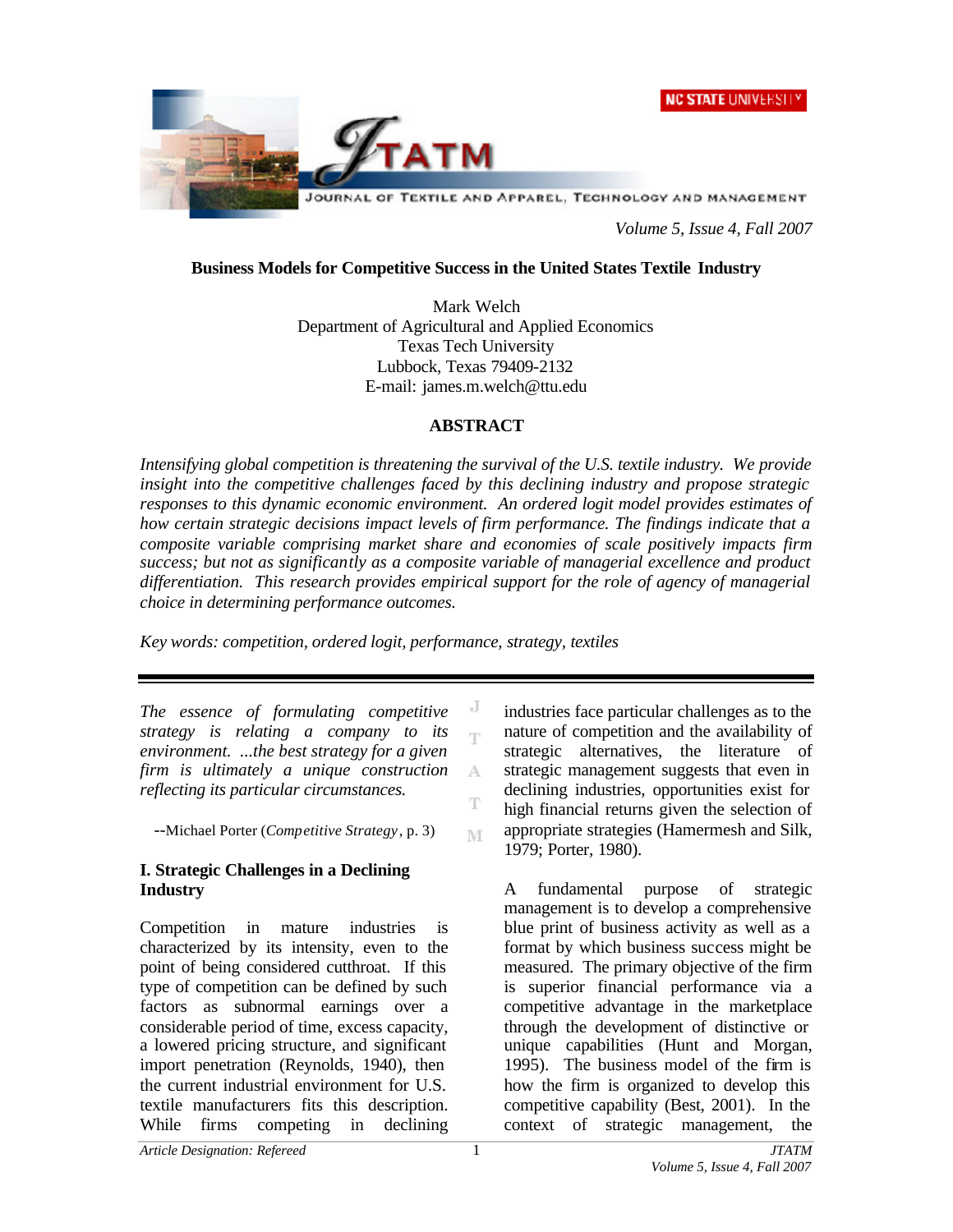business model may be described as the combination of firm level structures and strategies appropriate for a given industrial environment. As misalignment between structure and strategy is recognized, the strategic plan may need to be revised to account for unanticipated developments or dynamic economic conditions. Strategic management then, might be described as the managerial equivalent of the scientific method—one starts with a hypothesis, which is tested in action, and revised as necessary (Magretta, 2002). By evaluating how the strategic decisions of firms affect their financial performance, insight may be gained as to the "best management practices" for firms in specific economic environments.

The problem of strategic choice in declining industries has not been a topic of considerable research, despite the need for competent management in environments of significantly declining demand (Harrigan, 2003). Our purpose is to evaluate firm business models in a declining industry in order to relate them to their respective financial outcomes. By this analysis we hope to identify strategies that are more likely to produce successful financial outcomes in declining industries.

## **II. Environment, Strategy, and Performance**

Building upon the organizationenvironment-effectiveness paradigm of Downey and Ireland (1979), the conceptual framework of this study may be represented as a flow of factors that impact organizational performance (Figure 1). In the model the relationship between a specific firm's business model and its external environment will impact the financial performance of the firm. Following is a discussion of how each of the three main components of the framework will be integrated and analyzed to better understand the role and impact of each.

## Figure 1. Relationship between Environment, Strategy, and Performance



M

## *External Environment*

The influence of external environmental factors on the nature of competition in industries is commonly portrayed by the life cycle model. The life cycle model illustrates industry or product from birth to death with sales defining inflection points between stages. The basic tenet of the theory behind the model is that the nature of competition will shift as an industry goes through its life cycle (Porter, 1980). Competition in the maturing phase of industry evolution is typified by stagnant or declining demand (Hamermesh and Silk, 1979; Harrigan and

Porter, 1983), increasing competition as market share can only be gained at the expense of others (Hamermesh and Silk, 1979), and fierce price warfare due to exit barriers, falling sales, and over-capacity (Harrigan and Porter, 1983).

The reference to life cycle theory is not meant to indicate that industry or organizational change is predestined (Stubbart and Smalley, 1999). As portrayed by the organizational life cycle of Figure 2, stages are not "…rigidly programmed and infallibly predictable" (Stubbart/ and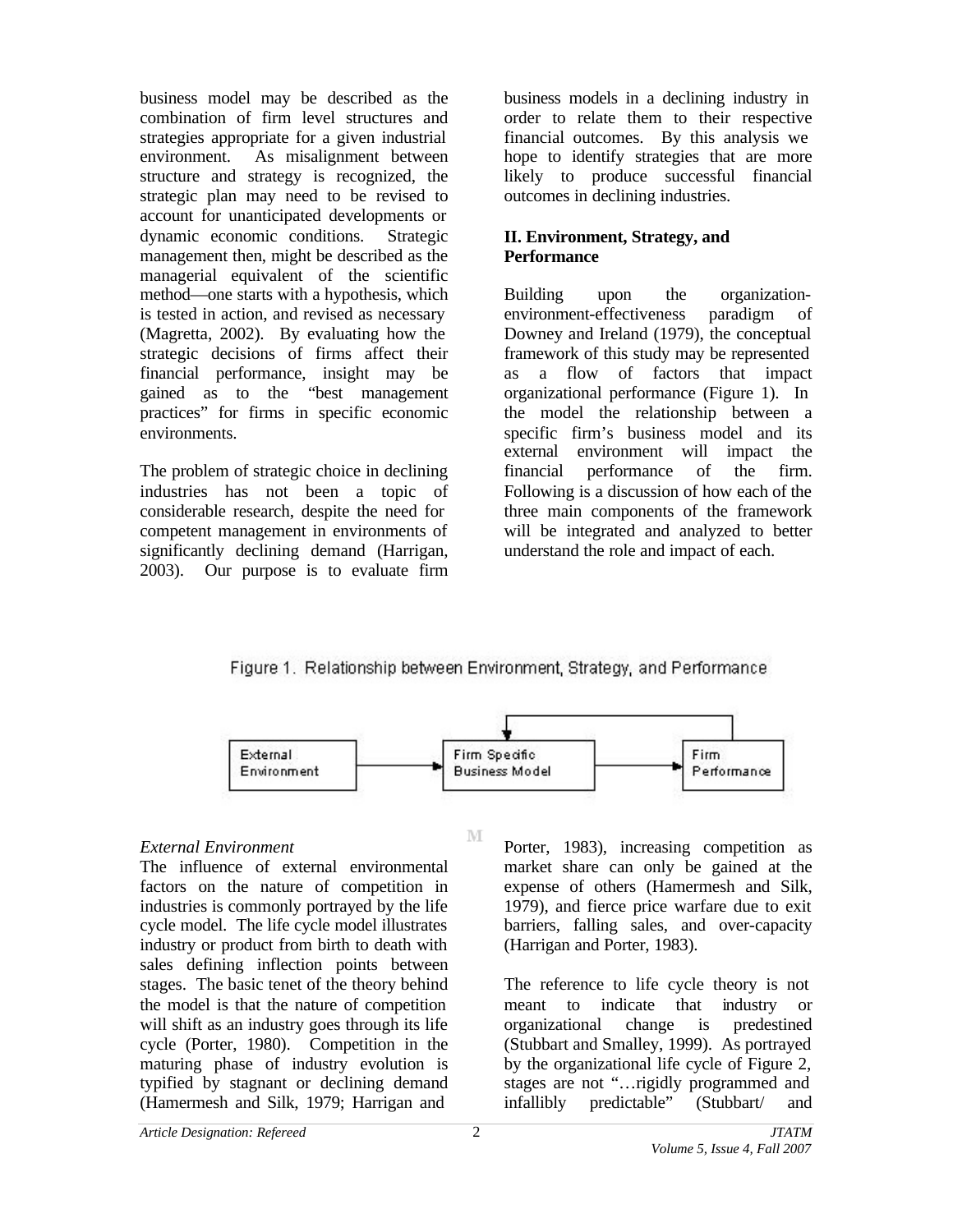Smalley, 1999, p. 282). Rather, consistent with much of the literature of strategic management, the model emphasizes the role of context and managerial initiative. The model adds the dimension and possibility of organizational revitalization to the fourth stage, often portrayed in other life cycle models only according to firm or industry decline. The path of the organization is not predetermined and organizational leadership can create conditions that facilitate transformation, survival, and growth.





Source: Baliga and Hunt (1988), p. 131

J

T

А T

#### *Business Models*

As defined above, a firm's business model is the combination of firm level structures and strategies appropriate for a given industrial environment which impact financial returns. A firm's strategic choice of business model construction is designed to position it in M response to a changing environment. Organizational decision makers design business models in the expectation that strategic choices have consequences for performance.

In his study of competitive strategy, Porter (1985) contends that a firm is successful as it is able to deliver value for a customer in one of two ways: "…offering lower prices than competitors for equivalent benefits or providing unique benefits that more than offset a higher price" (p. 3). Concentration on one of these two generic strategies (low

cost or differentiation) is crucial to a firm's ability to achieve a competitive advantage. But strategic selection is not enough. Successful performance depends on successful implementation and successful implementation depends on a firm's capabilities to carry out its strategic intent while matched to its environmental context.

Strategic choice should enable a firm to consolidate "…technologies and production skills into *competencies* that empower individual businesses to adapt quickly to changing opportunities" (Prahalad and Hamel, 1990, p. 81). A firm's core competence may be defined as doing something well in comparison to competitors that is especially difficult to copy and that makes an important competitive difference. The development of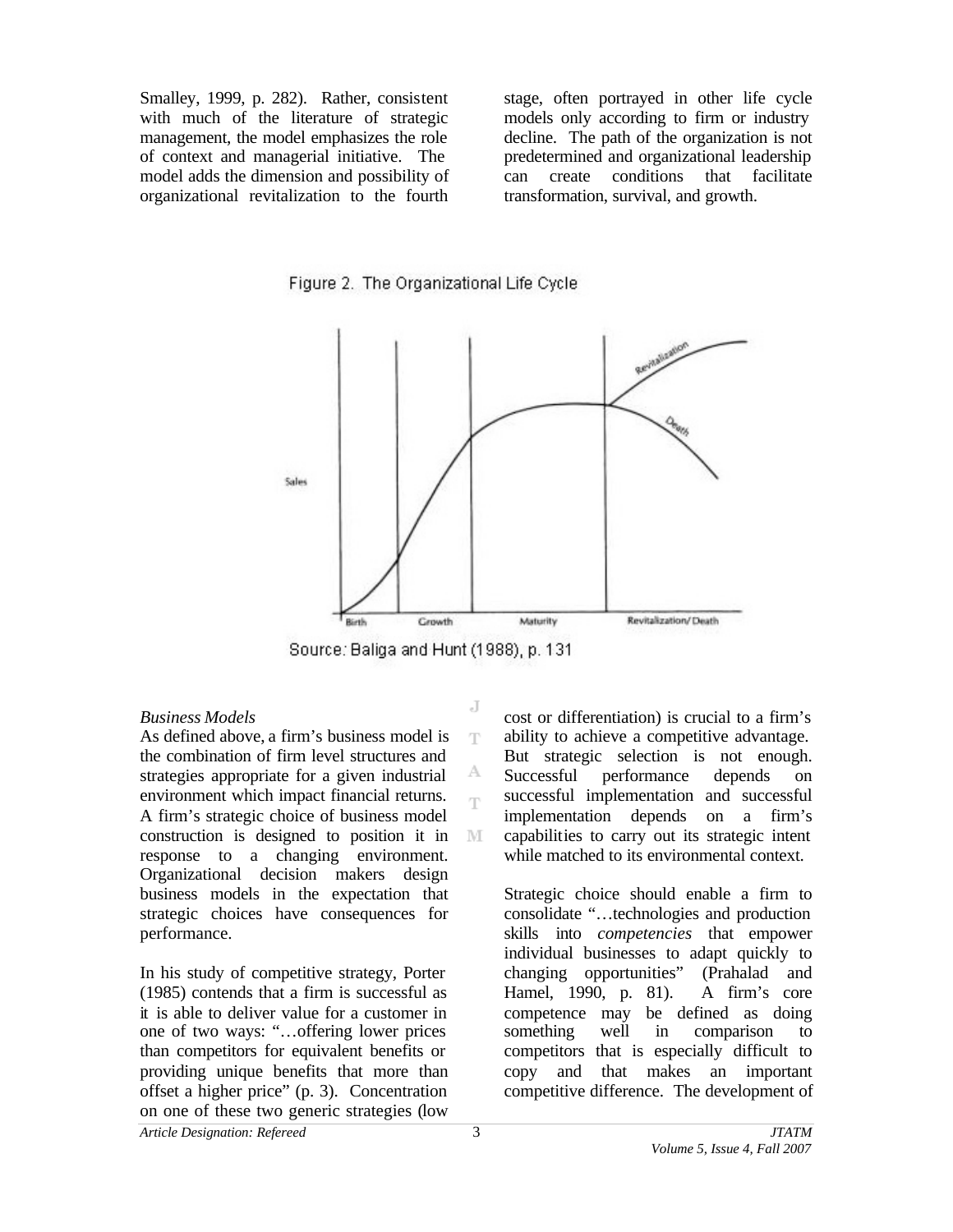core competencies is a key source of competitive advantage.

#### *Firm Performance*

As Venkatraman and Ramanujam (1986) observe, "…performance improvement is at the heart of strategic management" (p. 801). While business firms are often compared in terms of economic performance (profits,

sales, market share, productivity, debt ratios, stock prices, etc.), these figures represent only one component of organizational performance. As Figure 3 demonstrates, the domain of the performance construct may be shown to exist on several levels: 1) financial performance, 2) financial and operational performance, and 3) organizational effectiveness.

Figure 3. Conceptual Domain of Business Performance



Source: Venkatraman and Ramanujam (1986), p. 803

A Ŧ

M

## Financial Performance

Financial performance represents the narrowest conception of business performance. Such financia l indicators as sales growth, profitability ratios, earnings per share, etc. reflect an achievement of or provide a comparison between the economic goals of firms. A primary concern of the strict financial approach as a measure of firm performance is that an examination of the drivers of financial ratios may not be equivalent to an examination of the drivers of value creation (Hawawini,Subramaniam, and Verdin, 2003).

## Financial and Operational Performance

A broader concept of performance includes nonfinancial indicators in addition to financial indicators. This allows an introduction of such additional measures as market share, new product introduction, product quality, manufacturing value-added and technological efficiency. These indicators may provide additional insight into "…key operational success factors that might *lead* to financial performance" (Venkatraman and Ramanujam, 1986, p. 804, italics in original).

Organizational Effectiveness

A broader conceptualization of firm performance is organizational effectiveness.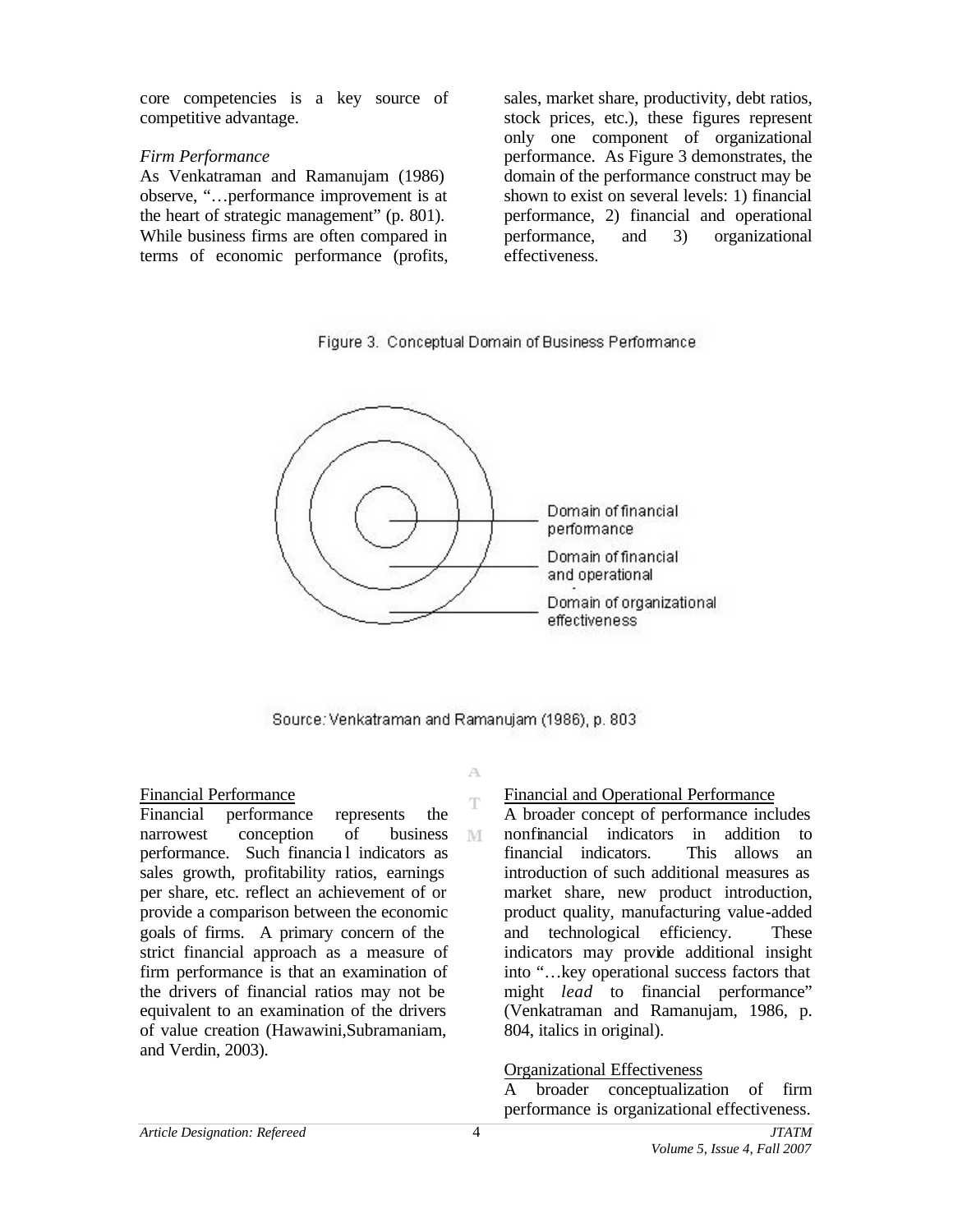This construct encompasses the previous two and adds to the discourse perspectives of goal attainment, strategic systems, strategic constituencies, and competing values (Hunt, 1991). This research is concerned with organizational effectiveness as it relates to achieving a standard of performance that will provide a sustainable competitive position in the industry. We operationalize firm performance in terms of organizational effectiveness: how well a firm compares with rivals in the industry, a concept at the foundation of competitive advantage (Cameron, 1986). Therefore, firm performance encompasses financial indicators but goes beyond them to include non-financial factors that indicate sustainability and competitive viability.

## *Industry versus Firm Effects*

The dynamic relationship between industrial environment, the business model of a particular firm, and financial performance has been the focus of many researchers in business and economics for a number of years. But a central issue is whether firm performance is more influenced by the market (or industrial environment as in Industrial Organization theory) or management (firm level effects per the theories of Strategic Management and the resource-based view).

Researchers have produced disparate results in their studies of whether markets or management dominate in explaining firm performance. Variations in findings may be due to such factors as the time period in which data were gathered, differences in estimation methods, and assumptions regarding relevant variables (Roquebert, Phillips, and Westfall, 1995). Significant support for the premise that "...variance" within industries is greater than variance across industries" (Roquebert, Phillips, and Westfall, 1995, p. 662) can be found in the work of Rumelt (1991), McGahan and Porter(1997), and Mauri and Michaels (1998). These studies provide evidence that strategic management theory has an important role to play in explanations of firm performance.

## *Feedback*

An important component of Figure 1 is a feedback loop from performance back to the business model. This reflects the dynamism of the model as strategy is revised due to unfulfilled organizational goals or evolving competitive conditions. Andrews (1980) suggests that strategy, and by extension, a firm's business model, are "…not as a concept complete and static but as an organizational process forever in motion, never ending" (p. 162). Strategy formulation is a "process of organization" comprised of recognizing and reconciling uncertain environmental opportunities, clarifying corporate capabilities, allocating scarce resources, accounting for personal values, and allowing emerging aspirations to social responsibility (p. 163).

## *Summary*

The conceptual model presented here is designed to reflect many of the theories and constructs of the strategic management discipline: that through managerial initiative, creativity, and deliberate choice, the opportunity exists for organizational revitalization. This research is designed to test whether the industry environment is deterministic in the selection of apposite strategies in declining industries or as Porter suggests, either generic strategy (low-cost or differentiation) may lead to successful business outcomes.

# **III. Empirical Model**

Theoretically, this paper is based on the premise that a causal relationship exists between a firm's business model in a declining industry and sustainable performance. The empirical model is designed to estimate the effect of specific firm strategies, capabilities, and structures on firm performance. The verification of a statistical correlation between strategic choice and organizational performance will identify managerial practices that are more likely to produce successful financial outcomes in declining industries.

J

T

A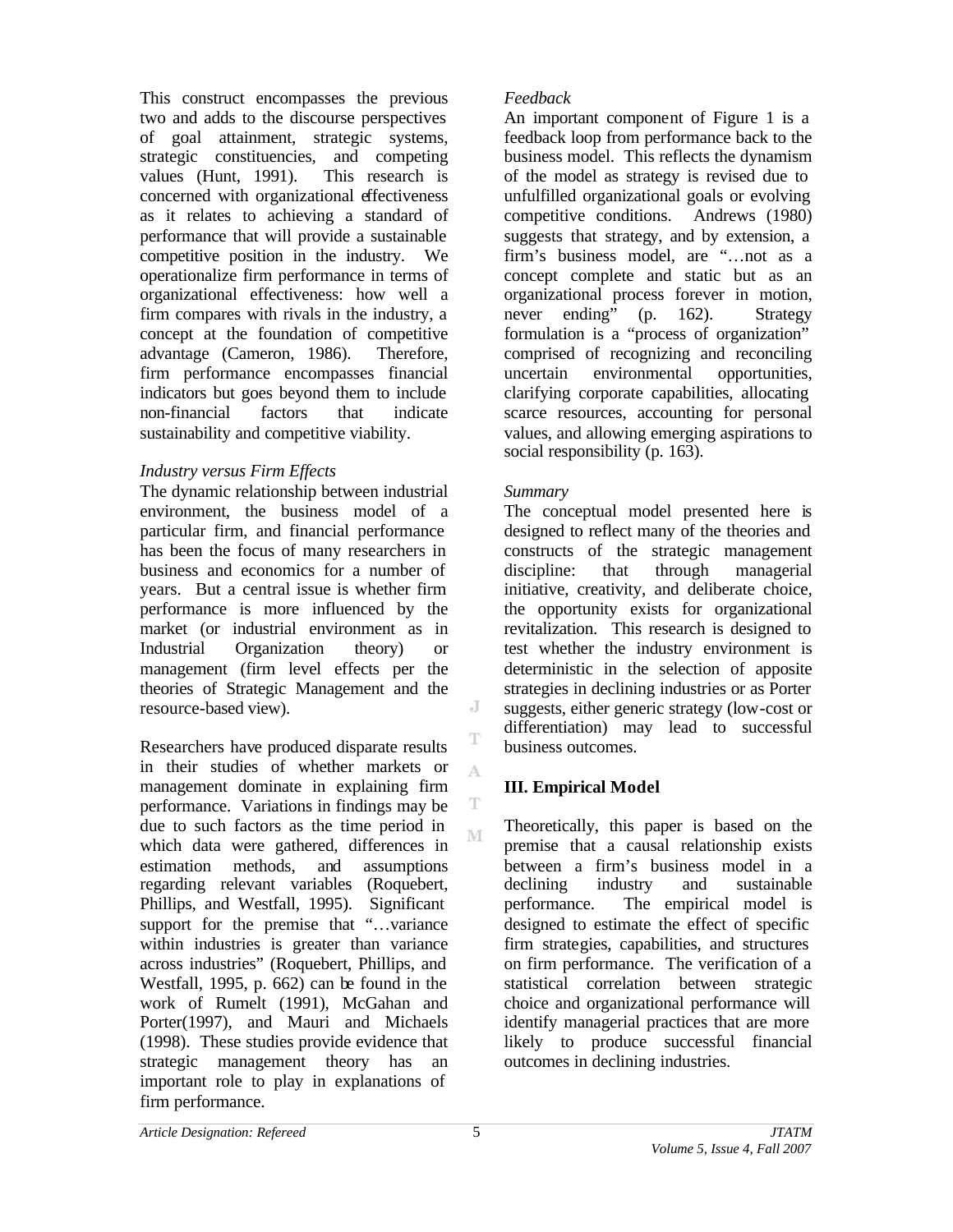Our study focused on U.S. firms that compete in the initial phase of the textile production process: the transformation of raw cotton into cotton yarns. The firms observed are the top 29 U.S. companies in terms of raw cotton usage from 1999 to 2003. Also considered are two regional firms not in the top 30 but of particular interest to the researchers due to geographical proximity. These firms cumulatively account for 92% of U.S. raw cotton consumption. Of these 31 firms, 5 are publicly held, 1 is a cotton producerowned cooperative, and 25 are privately held companies.

## *A Qualitative Response Model*

This study sought to estimate the probability firm performance based on the impact of firm level structures and competitive strategies. The dependent variable is a discrete outcome (the firm is classified according to a definition or rating of performance), so conventional regression methods are inappropriate. In such cases, qualitative response models may be used that are based on maximum likelihood estimators rather than linear regression methods (Greene, 2000).

Ordered logit and probit models are widely used as a framework for analyzing responses such as those described here (Greene, 2000). The method is similar to that of other researchers in strategic management who have analyzed how firm specific factors influence strategic management decisions and performance (Putsis and Bayus, 1999; Day and Van den Bulte, 2002; Simoes and Crespo, 2002; Cranfield and Magnusson, 2003; de Cerio, 2003; Richter and Schmidt, 2005). In many studies using multinomial dependent variables with an intrinsic order, estimation using logit or probit procedures have been utilized (Cranfield and Magnussen, 2003; de Cerio, 2003). We had no *a priori* reasons for choosing logit over probit estimation, but probit coefficients are generally regarded as more difficult to interpret (Garson, 2006). We utilized the logit model in order to gain the broadest,

most meaningful interpretation of the results possible.

## The Dependent Variable

The dependent variable is firm performance. Measures of performance are often difficult to determine in cases where financial information is limited. Other studies have used only two possible firm outcomes: survival and exit, an approach that seems unsatisfactory since many current U.S. textile firms may be continuing to operate even with poor financial returns. Therefore, in our study, a textile firm's financial performance is classified according to three possible discrete and ordered values:

- '0'—failed. The firm has ceased processing cotton and exited the industry;
- '1'—surviving. The firm is continuing operations, but its financial returns are not such as to set it apart as successful compared to the rest of the industry. This includes cases where high exit costs prohibit industry departure even though financial returns are poor, those operating in bankruptcy protection, firms just emerging from bankruptcy, or those continuing to survive by selling off assets;
- '2'—successful. The firm is continuing operations and is earning financial returns that are seen by observers as superior compared to rivals in the industry.

## Explanatory Variables

Explanatory variables in the model include those discussed previously as contributing to competitive advantage<sup>1</sup>. Each firm is rated according to whether it has achieved competitive competence in areas relevant to each generic strategy. Competence in low cost production was measured by the firm's production costs relative to industry rivals. Since economies of scale may contribute positively to production efficiency, a

J T

A

T M

l

<sup>&</sup>lt;sup>1</sup> Due to small sample size  $(n=31)$ , the number of variables considered was kept intentionally small.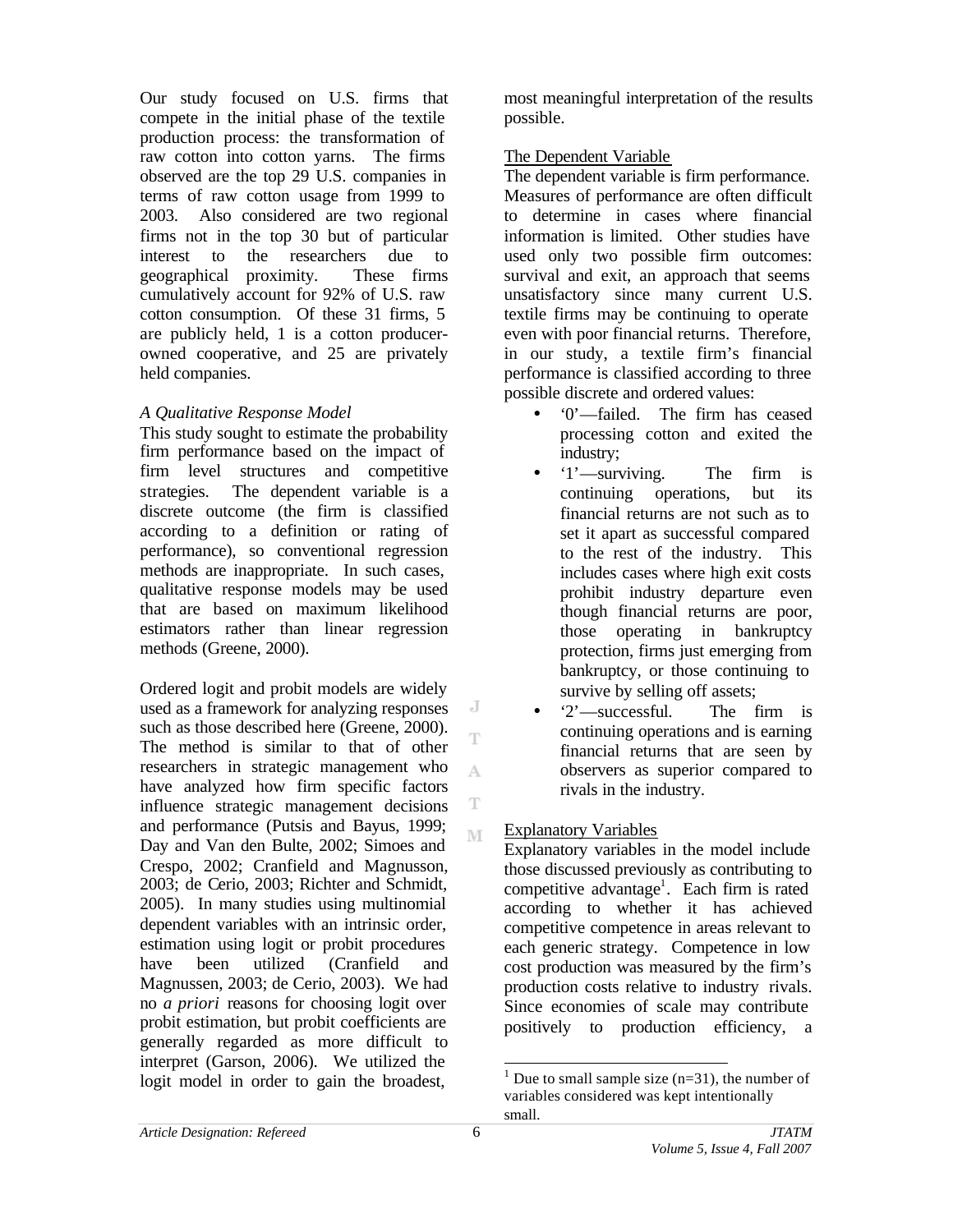measure of firm size was included in the model. Competence in product differentiation was measured by the ability of the firm to earn a price premium. A measure of firm management was included in the model in order to capture the role professional, well-respected leadership plays in firm performance regardless of strategic direction. A high rating in any of these categories is expected to contribute positively to organizational effectiveness.

Given the nature of the variables just described, it may be possible that firm performance can be explained by an even smaller number of variables than originally specified. This is based on the expectation that there exist strong intercorrelations among the variables. Exploratory factor analysis was used to discover patterns of relationships present among the variables of the model and the degree to which observed variables might be explained in terms of a smaller number of variables or factors.

## *Data Collection*

Each firm was surveyed according to the competitive variables described above which are hypothesized to impact organizational performance (a copy of the survey is available from the authors on request). The relatively large number of privately-held firms presented specific challenges. It was anticipated that problems would arise gaining insider access to sensitive financial and performance data as well as competitive strategies. Even if such information was available, the situation increased the risk of measurement error that may be attributed to varying accounting and information sharing procedures (Dess and Robinson, 1984). Therefore the decision was made to rely on expert industry informants or raters for data gathering. Following the principles of Chen, Farh, and MacMillan (1993), we employed three outside experts to assess strategic characteristics of textile firms.

In addition to the opinions of expert raters, multiple data sources such as industry communications, websites, business periodicals, and independent business

financial rating services were used to validate information received by the experts and to fill in gaps of information when the experts either doubted their level of knowledge in a specific area or lacked information about a specific company. The intent was to improve data reliability about each firm by employing at least two different raters and using multiple data sources.

### *Measuring Performance*

Each firm in the study was identified according to a basic level of firm performance. Firm performance ratings were collected from third party sources according to the following procedure. After first determining whether a given firm was still in business or not (performance level 0 or 1), successful firms in the surviving category were classed. This was done according to a combination of independent measures of financial performance, moves to expand and modernize plant capacity, and ratings of superior performance by respected business publications. Five firms meeting these standards were classed as having performance level 2. The ratings or opinions of raters were not used to classify firm performance but were used to confirm information gathered about each firm.

## **IV. Data Analysis and Findings**

The following steps were used to empirically verify the relationship between a firm's business model and its level of performance.

Step Collect data using multiple sources.

- 1. Collection of survey data from multiple sources establishes both a ranking of a given firms level of performance but also a measure of strategic competency relative to rivals in the industry.
- Step 2. Use factor analysis to reduce the number of variables. Preliminary exploratory analysis on the variables constructed and measured in Step 1 confirms construct validity and

 $\overline{a}$ T

A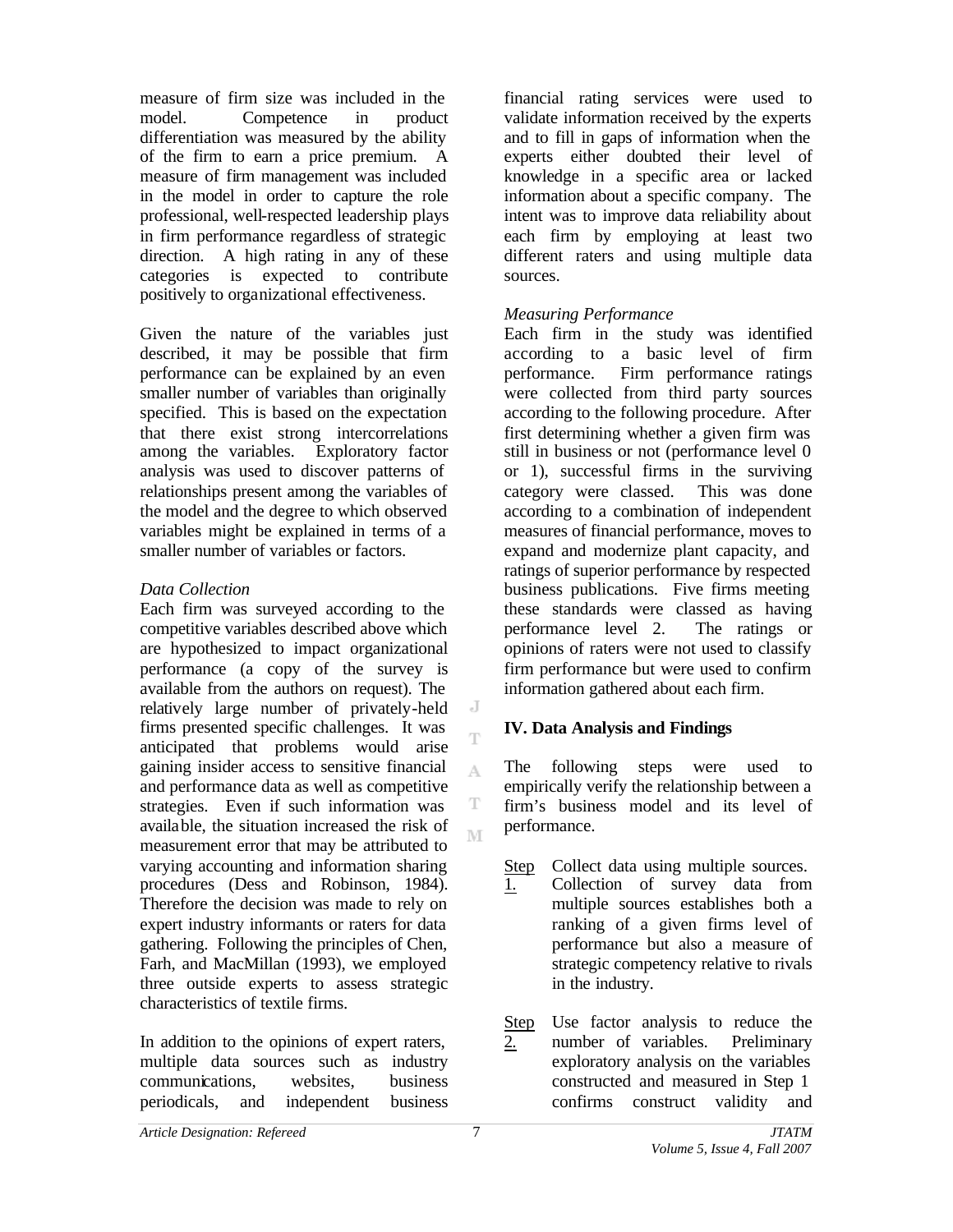discovers intercorrelations that exist between the variables. This step is designed to reduce the number of variables in the original data set to a smaller number of factors that may explain the preponderance of firm performance.

- Step 3. Estimation of an ordered logit model. Estimation of an ordered logit model tests the effects of the factors identified in Step 2 (as well as any independent effects that may be added back in) on successful performance in a declining industry.
- Step Estimate probabilities of various 4. levels of firm performance. From the ordered logit procedure, it is possible to estimate the probability that a firm, given its specific characteristics and strategic competencies, will achieve a

specific level of firm performance. This step will report the probabilities as well as an evaluation of the model's goodness of fit.

#### *Exploratory Factor Analysis*

In the construct of the variables and in the design of the survey, it seemed likely that several of the variables and measures were attempts to assess the same characteristics but from slightly different perspectives. Factor analysis, specifically, principal component analysis, was used to analyze our survey data to explore patterns of intercorrelations among the variables in an attempt to obtain a reduced set of variables to explain performance. Results are reported in Table 1.

Table 1. Results of Factor Analysis

| <b>Variables</b> |                    |  | <b>Factor 1</b> | <b>Factor 2</b> |
|------------------|--------------------|--|-----------------|-----------------|
|                  | Price Premium      |  | 0.86224         | 0.08346         |
|                  | Management         |  | 0.84077         | 0.31661         |
|                  | Market Share       |  | 0.09580         | 0.93918         |
|                  | Cost of Production |  | 0.56213         | 0.70487         |
| Eigenvalues      |                    |  | 1.7755039       | 1.4891024       |

А Ŧ

M

Our original model contained 4 variables and 31 observations. The factor procedure identified the close correlation that exists between the variables Price Premium and Management (Factor 1) as well as the close correlation between Market Share and Cost of Production (Factor 2). These findings indicate that professional management and a well-respected industry reputation correlate strongly with the ability of a firm to earn a price premium for its product. Additionally, it is not surprising that the larger firms also tend to have the lowest costs of production.

Given the results of the principal component analysis above, it is possible to operationalize these factors by creating new variables that serve as measures of these

critical components. A linear combination of the variables that loaded heavily on each factor was used to create two new variables (Wuensch, 2004). We labeled the first factor 'Effectiveness' in that these characteristics relate strongly to the efforts of the firm to create a competitive advantage in areas related to superior product value and effective managerial capabilities. We named the second factor 'Efficiency' since it related to the efforts of firms to create value by offering products at a lower cost through economies of size and cost of production advantages.

#### *The Ordered Logit Procedure*

Ordered logit regression enables us to identify the marginal effects of each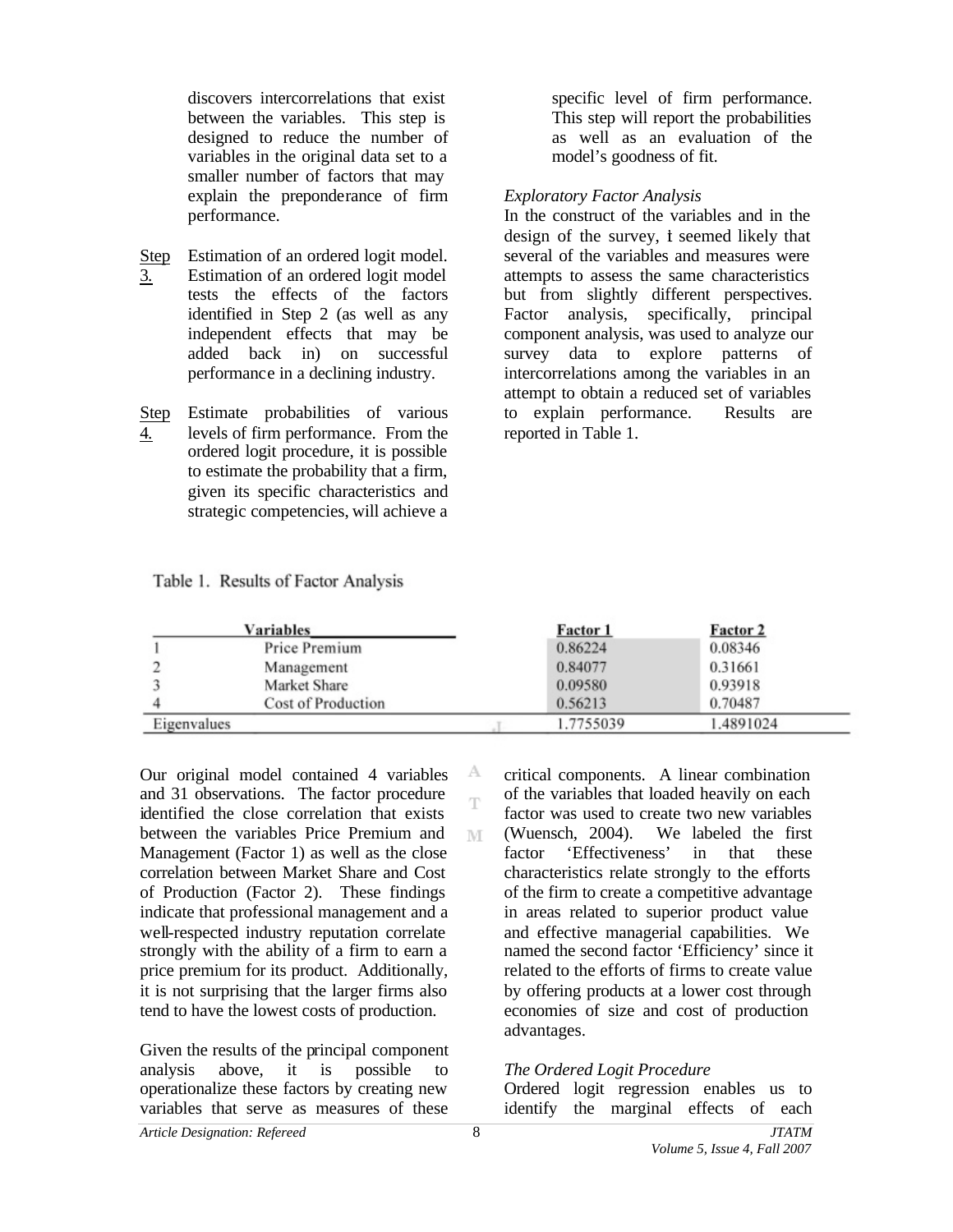explanatory factor on the ordered levels of firm performance. The parameter estimates for Effectiveness and Efficiency show both to be positively correlated to operational performance in declining industries (see Table 2). By exponentiating the parameter estimates, we can find the proportional odds ratios, or point estimates, of each independent variable on firm performance<sup>2</sup>. The point estimate of the Effectiveness factor is 7.501 which means that the odds of moving up from one performance category to the next  $(0 \text{ to } 1 \text{ or } 1 \text{ to } 2)$  increases 7.501 times with a one unit increase in the firm's Effectiveness rating, other variables held constant. The point estimate of Efficiency is 1.157, which shows that the odds of improved firm performance increase 1.157 times with a one unit increase in the measure of Efficiency, *ceteris paribus*. The Effectiveness factor was found to have both a stronger impact on performance than Efficiency and stronger statistical significance as well. The marginal statistical significance of the Efficiency parameter indicates that its usage in the calculation of probability estimates of performance should be used with caution, even though the sign of the coefficient is as expected.

Estimated Probabilities of Firm Performance Further meaning of the coefficients can be gained by estimating the probability of a firm's performance given ratings of each firm's Effectiveness and Efficiency measures. Table3 reports the probability estimates of each level of firm performance generated by the model. Overall, the logit model correctly predicted 71 percent of the firms in our study (22 of 31). Model performance was strongest for the successful firms where 80 percent (4 of 5) were correctly classified. The second group in

terms of goodness of fit was the failed performance category where 73 percent (11 of 15) were correctly identified. The surviving group had the lowest number of correctly predicted firms by our model with an accuracy measure of 64 percent (7 of 11).

Perhaps even more interesting than the correctly identified firms in Table III are those whose predicted performance places them in another category. Especially for those firms still in operation, this analysis may serve as an indicator of future performance given present strategic strengths, weaknesses, and competitive capabilities. For example, company number 3 in the successful performance category has a very high rating for Efficiency but low Effectiveness scores. This indicates that the success of the firm is related more to its relatively large size and cost of production efficiencies than managerial capability or product reputation. The predicted performance of this firm in our model would move it down from successful to surviving, possibly indicating it to be the weakest performer of the successful group. Similar observations of firms in the surviving group may reveal those firms that are most likely to go out of business given the current intensity of competitive conditions.

## **V. Conclusion**

This study was designed to shed more light on the relationship between a firm's business model and its operational performance in the U.S. textile industry. These findings may be applicable to firms facing similar competitive pressures in other industries. We have identified areas of competence which might serve as predictors of firm performance and sustainability. Those firms that possess these characteristics would be expected to outperform rivals in their respective industries. The survival or failure of firms lacking these competitive capabilities may also be estimated.

Several key findings emerged from this study. First, we found general support for

J T

A

l  $^{2}$  An odds ratio =1 indicates that the independent variable has no effect on the dependent variable. An odds ratio  $> 1$  means an increase in the independent variable improves firm performance while an odds ratio  $< 1$  means the variable is a detriment to performance. The larger the odds ratio is above 1, the more effect the independent variable has.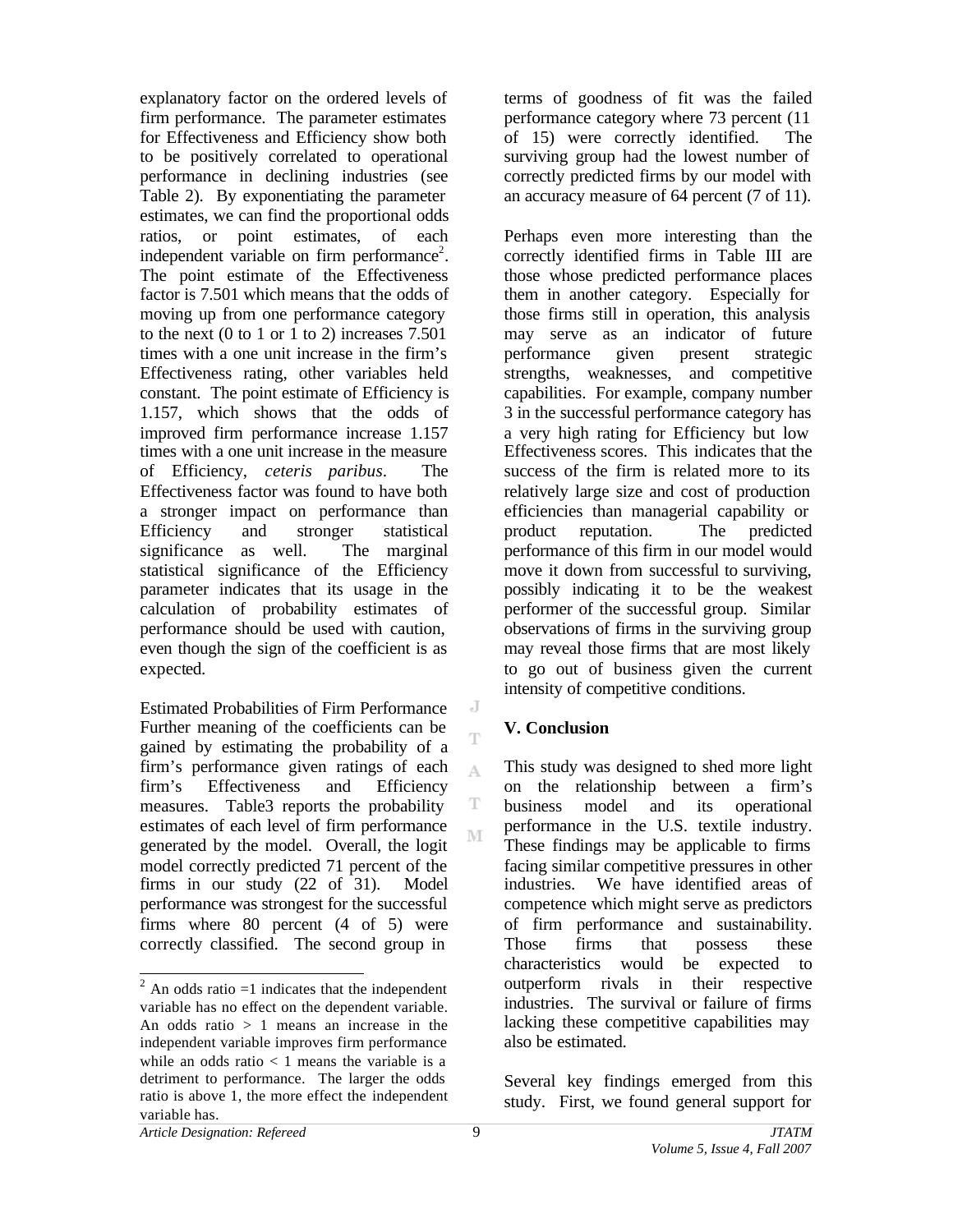the hypothesis that the industrial environment does not define a single strategy for successful performance in a declining industry. Either of Porter's generic strategies (low-cost or differentiation) proved to produce successful outcomes. Three of the five successful firms had higher scores for a low-cost strategy compared to a differentiation strategy. The other two successful firms had higher scores for differentiation relative to their low-cost strategy measures. The importance of achieving strategic core competence is shown to have a strong effect on competitively viable performance regardless of which generic strategy is chosen.

Two factors identified by principal component analysis were shown to contribute to successful firm performance in a declining industry. The first and most statistically significant factor is comprised of firm attributes that relate to competence in management and the ability to earn a price premium for one's product. The

## Table 2. Results of Ordered Logit Regression

second factor that served as an indicator of successful performance is made up of two measures related to economie s of size and production efficiency: a competitive advantage related to cost of production and earned market share. While the effect of this factor on performance was less significant, both in terms of marginal effects as well as statistical significance, it does lend support to the hypothesis that larger firms are more likely to be successful (or at least survive longer) in declining industries.

The goal of this research effort was to identify strategic choices that might lead to successful performance in competitive environments. It is hoped that insight gained will help firms navigate through what Prahalad and Hamel term this "competitive milieu" where "…the need for strategic thinking and behavior among managers has never been more urgent" (1994, p. 6).

| Parameter                                               | <u>Df</u> | Estimate                   | <b>Standard Error</b> |      | <b>Wald Chi-Square</b> | Pr > ChiSq |
|---------------------------------------------------------|-----------|----------------------------|-----------------------|------|------------------------|------------|
| Intercept 2                                             |           | $-16.4956$                 | 4.5338                | $-1$ | 13.2379                | 0.0003     |
| Intercept 1                                             |           | $-13.2396$                 | 3.9201                | T    | 11.4067                | 0.0007     |
| Effectiveness                                           |           | 2.0150                     | 0.6236                |      | 10.4415                | 0.0012     |
| Efficiency                                              |           | 0.1459                     | 0.1162                | А    | 1.5773                 | 0.2092     |
| Likelihood Ratio Test of regression coefficients $=0$ T |           |                            |                       |      | 23.2668                | < 0.0001   |
| <b>Effect</b>                                           |           | <b>Odds Ratio Estimate</b> |                       | M    |                        |            |
| Effectiveness                                           |           | 7.501                      |                       |      |                        |            |
| Efficiency                                              |           | 1.157                      |                       |      |                        |            |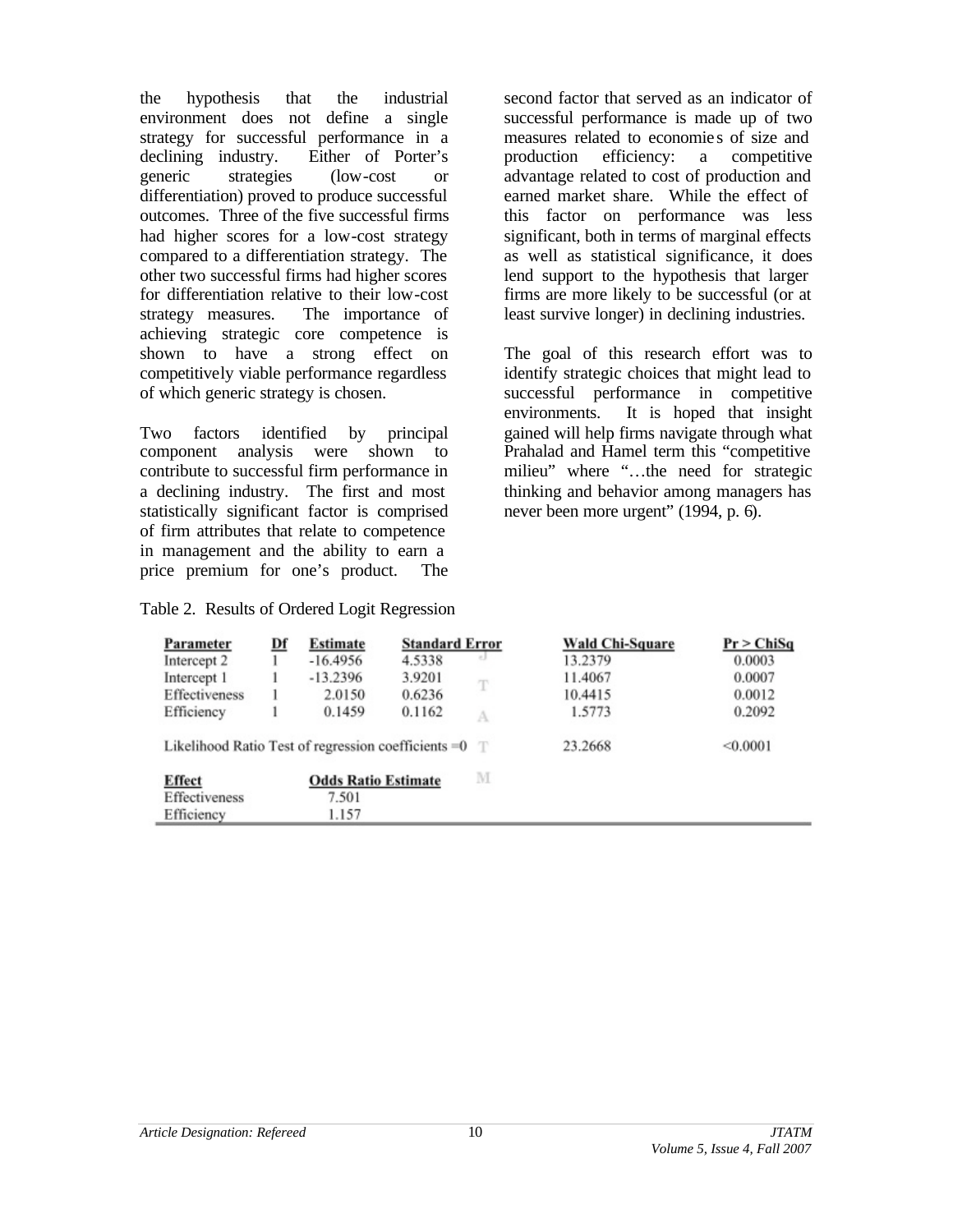| Company | Performance | <b>Effectiveness</b> | Efficiency | <u>Z</u> | $P(Y=0)$ | $P(Y=1)$ | $P(Y=2)$ |
|---------|-------------|----------------------|------------|----------|----------|----------|----------|
| 1       | 2           | 8.00                 | 12.34      | 17.92    | 0.01     | 0.18     | 0.81     |
| 2       | 2           | 8.00                 | 5.06       | 16.86    | 0.03     | 0.38     | 0.59     |
| 3       | 2           | 6.67                 | 13.50      | 15.40    | 0.10     | 0.65     | 0.25     |
| 4       | 2           | 8.67                 | 4.22       | 18.08    | 0.01     | 0.16     | 0.83     |
| 5       | 2           | 7.33                 | 19.13      | 17.57    | 0.01     | 0.24     | 0.75     |
| 6       | 1           | 7.00                 | 3.65       | 14.64    | 0.20     | 0.67     | 0.13     |
| 7       |             | 7.00                 | 4.19       | 14.72    | 0.19     | 0.67     | 0.14     |
| 8       |             | 6.00                 | 3.61       | 12.62    | 0.65     | 0.33     | 0.02     |
| 9       |             | 6.33                 | 8.96       | 14.07    | 0.30     | 0.62     | 0.08     |
| 10      |             | 7.00                 | 14.22      | 16.18    | 0.05     | 0.53     | 0.42     |
| 11      |             | 6.33                 | 5.54       | 13.57    | 0.42     | 0.53     | 0.05     |
| 12      |             | 5.67                 | 4,10       | 12.02    | 0.77     | 0.22     | 0.01     |
| 13      |             | 6.00                 | 3.78       | 12.64    | 0.65     | 0.33     | 0.02     |
| 14      |             | 7.50                 | 4.37       | 15.75    | 0.08     | 0.60     | 0.32     |
| 15      |             | 6.67                 | 5,30       | 14.21    | 0.28     | 0.63     | 0.09     |
| 16      | 1           | 6.33                 | 3.30       | 13.24    | 0.50     | 0.46     | 0.04     |
| 17      | 0           | 6.33                 | 4.54       | 13.42    | 0.45     | 0.50     | 0.04     |
| 18      | 0           | 4.67                 | 2.96       | 9.84     | 0.97     | 0.03     | 0.00     |
| 19      | 0           | 4.67                 | 4.04       | 9.99     | 0.96     | 0.04     | 0.00     |
| 20      | 0           | 6.50                 | 4.67       | 13.78    | 0.37     | 0.57     | 0.06     |
| 21      | 0           | 5.50                 | 5.49       | 11.88    | 0.80     | 0.20     | 0.01     |
| 22      | 0           | 3.00                 | 2.62       | 6.43     | 1.00     | 0.00     | 0.00     |
| 23      | 0           | 4.00                 | 2.90       | 8.48     | 0.99     | 0.01     | 0.00     |
| 24      | 0           | 6.00                 | 6.68       | 13.06    | 0.54     | 0.43     | 0.03     |
| 25      | 0           | 6.00                 | 3.52       | 12.60    | 0.65     | 0.33     | 0.02     |
| 26      | 0           | 5.33                 | 3.07       | 11.19    | 0.89     | 0.11     | 0.00     |
| 27      | 0           | 5.67                 | 3.23       | 11.89    | 0.79     | 0.20     | 0.01     |
| 28      | 0           | 6.33                 | 6.86       | 13.76    | 0.37     | 0.57     | 0.06     |
| 29      | 0           | 5.00                 | 5.09       | 10.82    | 0.92     | 0.08     | 0.00     |
| 30      | 0           | 8.00                 | 9.69       | 17.53    | 0.01     | 0.25     | 0.74     |
| 31      | 0           | 5.33                 | 8.95       | 12.05    | 0.77     | 0.22     | 0.01     |

Table 3. Estimated Probabilities of Firm Performance

#### **References**

Andrews, K.R. (1980). *The Concept of Corporate Strategy*, Homewood, Illinois: Richard D. Irwin.

Baliga, B.R. and Hunt, J.G. (1988). "An Organizational Life Cycle Approach to Leadership", *Emerging Leadership Vistas*. Hunt, J.G./Baliga, B.R./Dachler, H.P./Schreisheim, C.A., eds., Boston: Lexington Books, pp. 129-149.

Best, M. (2001). *The New Competitive Advantage: The Renewal of American Industry.* New York: Oxford University Press.

Cameron, K.S. (1986). "Effectiveness as Paradox: Consensus and Conflict in Conceptions of Organizational Effectiveness". *Management Science* 32, 539-553.

Chen, M., Farh, J., and MacMillan. I.C. (1993). "An Exploration of the Expertness of Outside Informants". *Academy of Management Journal* 36, 1614-1632.

Cranfield, J.A.L. and Magnusson, E. (2003). "Canadian Consumer's Willingness-to-Pay for Pesticide Free Food Products: An Ordered Probit Analysis". *International Food and Agribusiness Management Review* 6, 13-30.

A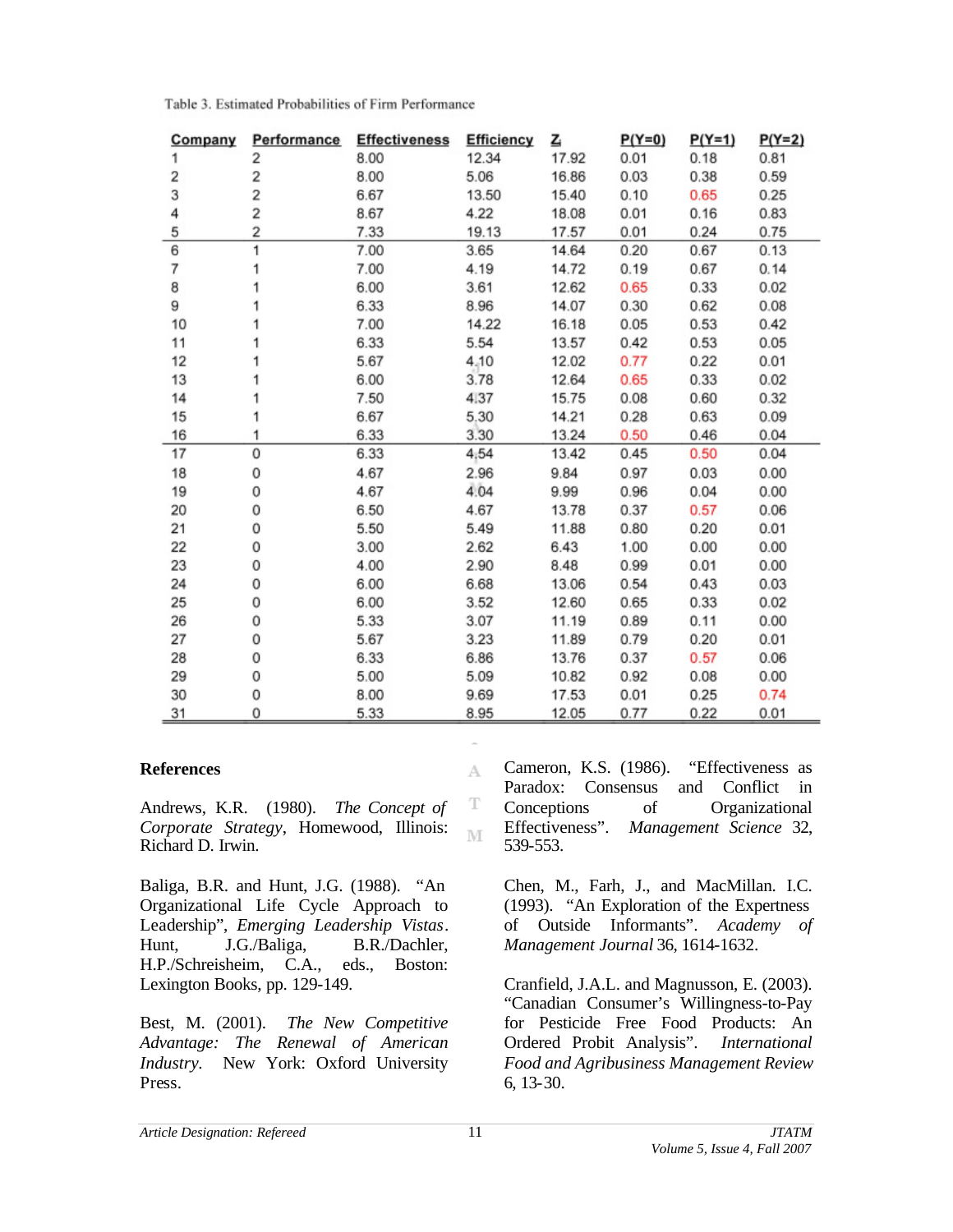Day, G.S.and Van den Bulte, C. (2002). "Superiority in Customer Relationship Management: Consequences for Competitive Advantage and Performance". The Wharton School, University of Pennsylvania, September 2002.

De Cerio, J.M. (2003). "Factors Relating to the Adoption of Quality Management Practices: An Analysis for Spanish Manufacturing Firms". *Total Quality Management* 14, 25-44.

Dess, G. G. and Robinson, R.B., Jr. (1984). "Measuring Organizational Performance in the Absence of Objective Measures: The Case of the Privately-held Firm and Conglomerate Business Unit". *Strategic Management Journal* 5, 265-273.

Downey, H.K. and Ireland, R.D. (1979). "Quantitative versus Qualitative: Environmental Assessment in Organizational Studies". *Administrative Science Quarterly* 24, 630-637.

Garson, G.D., (2006). "Log-linear, Logit, and Probit Models". *Quantitative Research in Public Administration.* Accessed 25 May 2006 and available online at http://www2.chass.ncsu.edu/garson/pa765/lo git.htm.

Greene, W.H. (2000). *Econometric Analysis*, Saddle River, New Jersey: Prentice Hall.

Hamermesh, R.G. and Silk, S.B. (1979). "How to Compete in Stagnant Industries". *Harvard Business Review*, September-October 1979, pp. 161-168.

Harrigan, K.R. (2003). *Declining Demand, Divestiture, and Corporate Strategy.* Washington, D.C.: Beard Books.

Harrigan, K.R. and Porter, M.E. (1983). "End-game strategies for declining industries". *Harvard Business Review*, July 1983, pp. 111-120.

Hawawini, G., Subramanian, V. and Verdin, P. (2003). "Is Performance Driven by

Industry- or Firm-Specific Factors? A New Look at the Evidence". *Strategic Management Journal* 24, 1-16.

Hunt, J.G. (1991). *Leadership: A New Synthesis,* Newbury Park, California: Sage Publications.

Hunt, S.D. and Morgan, R.M. (1995). "The Comparative Advantage Theory of Competition". *Journal of Marketing* 59, 1- 15.

Magretta, J. (2002). "Why Business Models Matter". *Harvard Business Review*, May 2002, pp. 86-92.

Mauri, A. and Michaels, M. (1998). "Firm and Industry Effects Within Strategic Management: An Empirical Examination". *Strategic Management Journal* 19, 211-219.

McGahan, A.M. and Porter, M.E. (1997). "How Much Does Industry Matter, Really?" *Strategic Management Journal* 18, 15-30.

Porter, M.E (1980). *Competitive Strategy*. New York: The Free Press.

\_\_\_\_\_ (1985). *Competitive Advantage*. New York: The Free Press.

Prahalad, C.K. and Hamel, G. (1990). "The Core Competence of the Corporation". *Harvard Business Review*, May-June 1990, pp. 79-91.

\_\_\_\_\_ (1994). "Strategy as a Field of Study: Why Search for a New Paradigm?". *Strategic Management Journal* 15, 5-16.

Putsis, W.P., Jr. and Bayus, B.L. (2001). "An Empirical Analysis of Firm Product Line Decisions". *Journal of Marketing Research* 38, 110-118.

Reynolds, L.G. (1940). "Cutthroat Competition". *The American Economic Review* 30, 736-747.

Richter, A. and Schmidt, S.L. (2005). "How Does Strategy Process Influence Strategy

J T

A

T

M